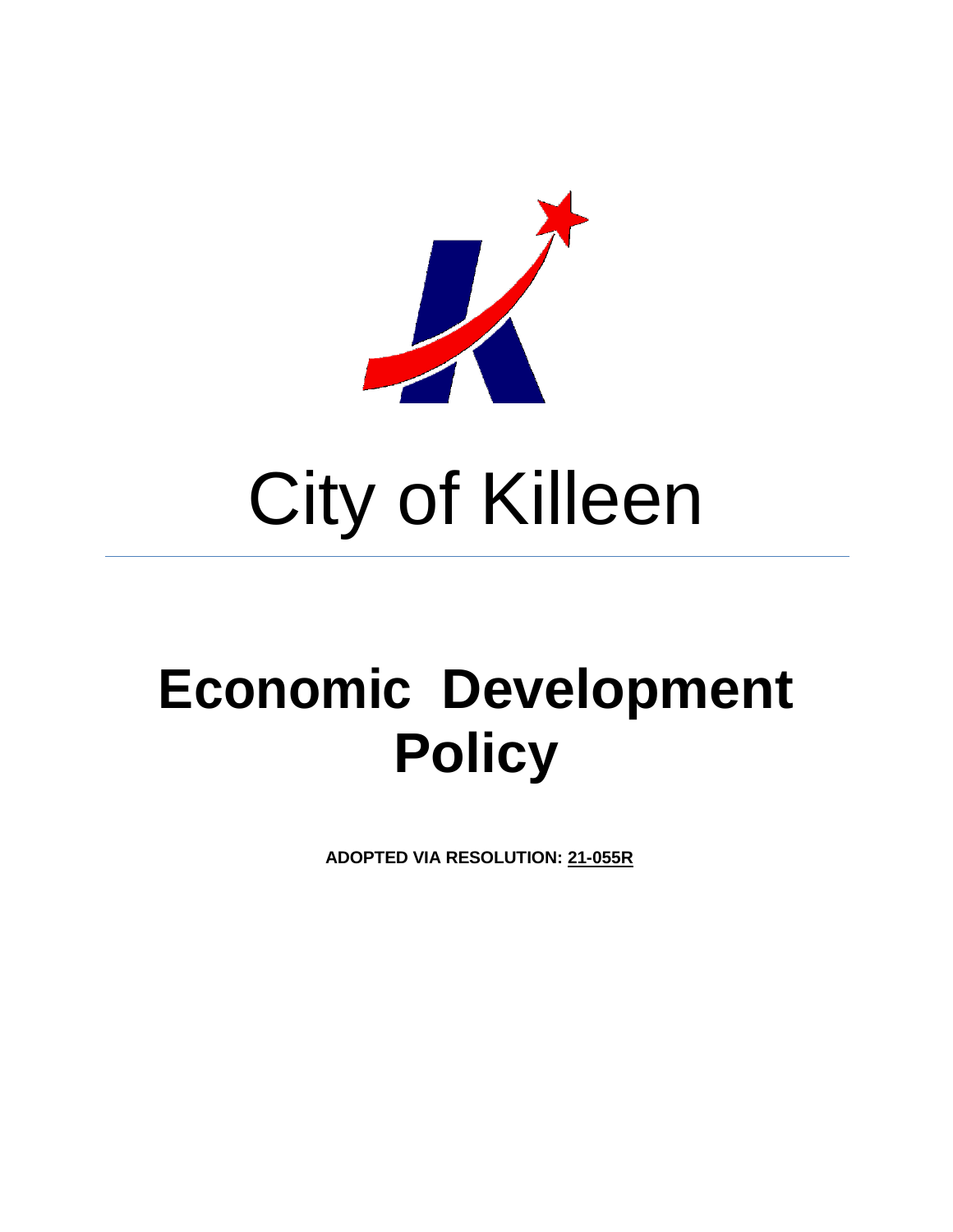|                                                     | $\overline{2}$                                            |
|-----------------------------------------------------|-----------------------------------------------------------|
|                                                     |                                                           |
|                                                     | 3<br>$\overline{4}$<br>5<br>5<br>5<br>5<br>$\overline{7}$ |
|                                                     |                                                           |
| DIVISION 5. ECONOMIC DEVELOPMENT INCENTIVES TOOLBOX | 8                                                         |
|                                                     | 12                                                        |
|                                                     | 14                                                        |
|                                                     | 15                                                        |
| APPENDIX 2. APPLICATION AND PERFORMANCE AGREEMENT   | 17                                                        |

#### **ECONOMIC DEVELOPMENT POLICY:**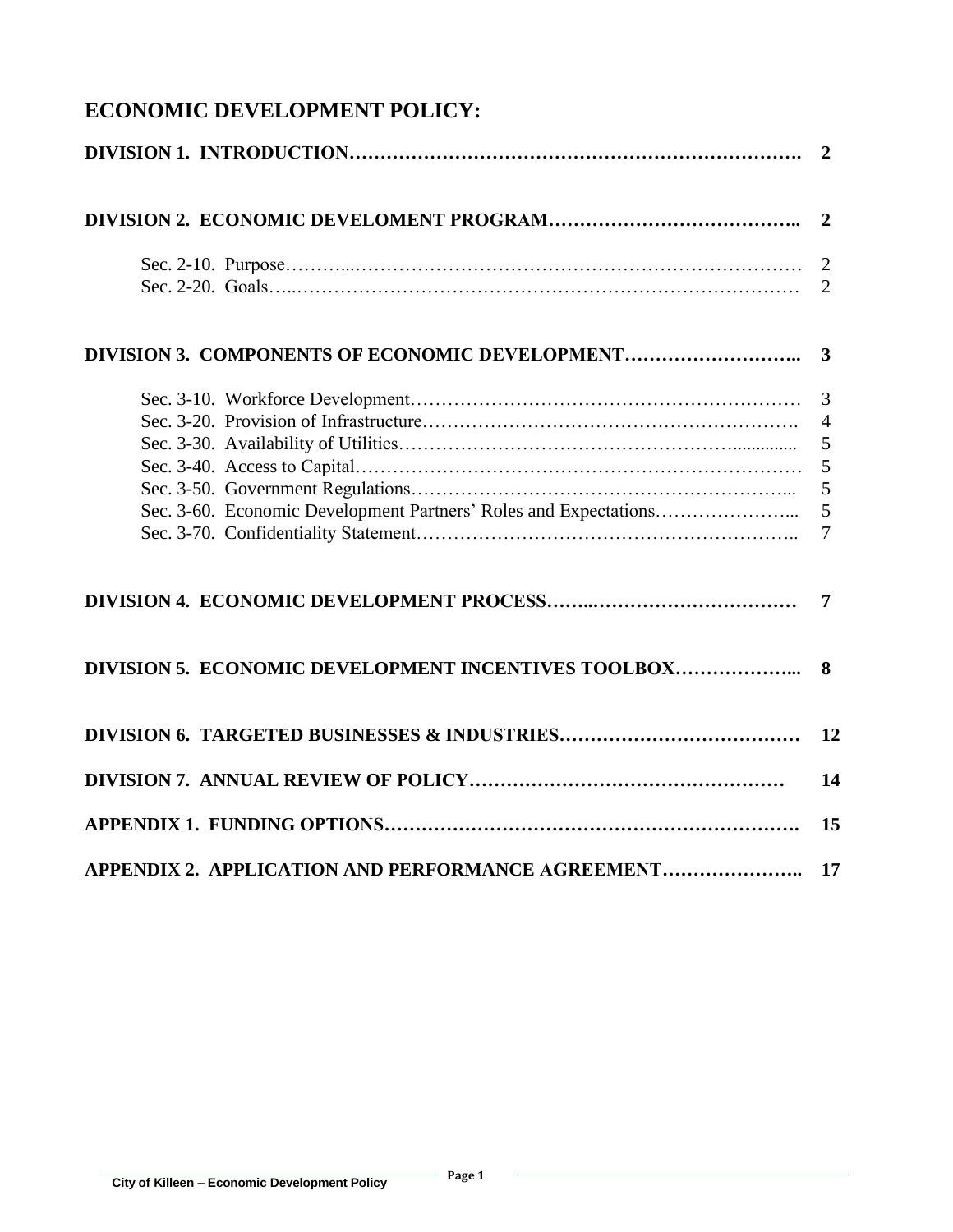### **ECONOMIC DEVELOPMENT POLICY**

#### **DIVISION 1. INTRODUCTION**

The City of Killeen desires to create a policy for economic development incentives that are specific enough to establish clear boundaries, but not overly restrictive, so as to allow for flexibility and discretion and ensure that the best interests of the community are served. The City delegates primary responsibility for economic development to the Killeen Economic Development Corporation (KEDC).

The Economic Development Policy will guide economic development activities by directing the growth of Killeen to maximize economic potential, secure and enhance quality of life, and create a bright future. The City of Killeen desires to stimulate economic activity and create competitive wage jobs, thereby broadening its collective tax base and attracting investments that would improve the quality of life for its citizens.

#### **DIVISION 2. ECONOMIC DEVELOPMENT PROGRAM**

#### *Sec. 2-10. Purpose*

The purpose of this policy is to grant, and vest authority to offer incentives, when appropriate, to eligible applicants or projects that support:

- 1. Growth of private sector employment that provides competitive wage jobs and talent development, within the City of Killeen;
- 2. Increased tax revenue and other revenues;
- 3. Diversifying the economic base; and/or
- 4. Public infrastructure development.

This policy is intended to attract new businesses and encourage expansion of existing businesses. The City Council, at its sole discretion, may offer assistance to retain existing businesses when they deem it appropriate to do so.

#### *Sec. 2-20. Goals*

The City of Killeen has the following goals:

- A. **Employment** Stimulate the creation and retention of permanent competitive wage jobs that reduce unemployment and underemployment rates;
- B. **Fiscal** Promote and encourage private sector capital investment that generates stable long-term revenue streams to support the City's services and infrastructure;
- C. **Economic Diversification** Encourage and foster the development of targeted industries;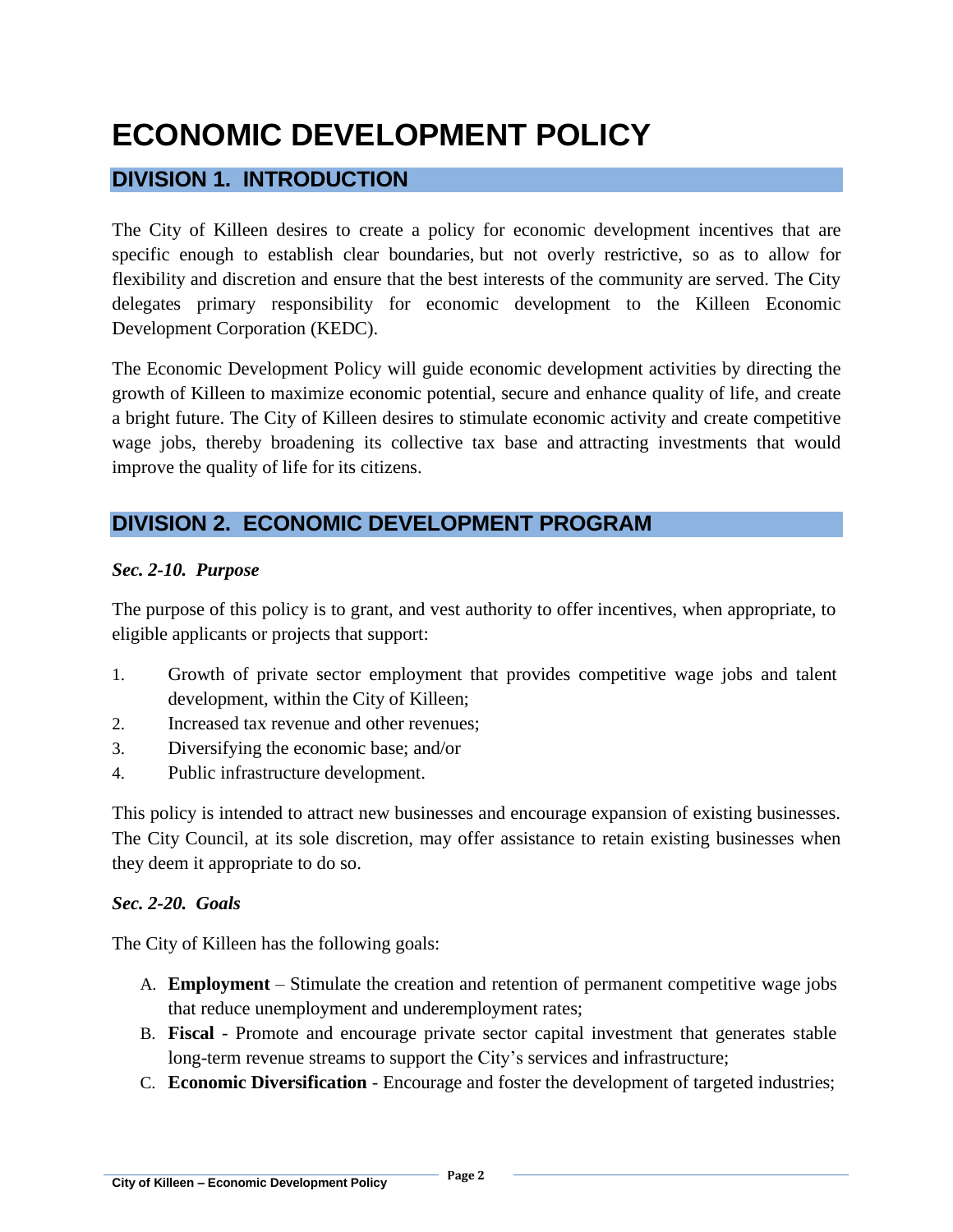- D. **Workforce Development** Close the "Capabilities Gap" by supporting new and existing businesses and industries that adopt new technology and processes;
- E. **Business Retention & Expansion** Support existing business and industry by providing services and programs that facilitate expansion and long-term stability;
- F. **Targeted Investment Areas** Facilitate development of key commerce and industrial areas including existing and future business/industrial parks that will result in incremental infrastructure development;
- G. **Public Infrastructure Development** Promote the construction of public infrastructure to ensure that key sites are ready for development; and
- H. **Place design-** Place design to shape developments. Incentives can be used to add quality, or up-scale features to a project. This is particularly the case with non-industrial developments where unique architecture, landscaping or other features would enhance the quality of development to attract customers and other businesses.

#### **DIVISION 3. COMPONENTS OF ECONOMIC DEVELOPMENT**

#### *Sec. 3-10. Workforce Development*

Workforce Development Policy Statement- The City, through KEDC, shall coordinate with the Workforce Solutions of Central Texas to provide employment assistance and training to eligible businesses and industries. The City shall coordinate with other partners, local or otherwise, to provide necessary training to close the "Capabilities Gap" by supporting new and existing business and industry that adopt new technology and processes that require special training.

It is important for economic development activities to closely align with workforce development efforts. Successful workforce development efforts include supplying the needed workforce, taking stock of business needs, connecting employees with job training and education programs, and developing initiatives to attract and retain the right kind of talent in the community. Educational institutions can develop workforce training programs to entice prospective industries and businesses to locate in Killeen.

The following resources are available:

- A. **The Texas Self-Sufficiency Fund** is a job-training program that is specifically designed for individuals who receive Temporary Assistance for Needy Families (TANF). The program links the business community with local educational institutions and is administered by the Texas Workforce Commission. The goal of the Fund is to assist TANF recipients in becoming independent from government financial assistance.
- B. **The Killeen Economic Development Corporation (KEDC)** offers cash incentives for businesses that create competitive wage jobs in Killeen. These funds may be utilized by companies to train and develop their workforce in ways that suit them best.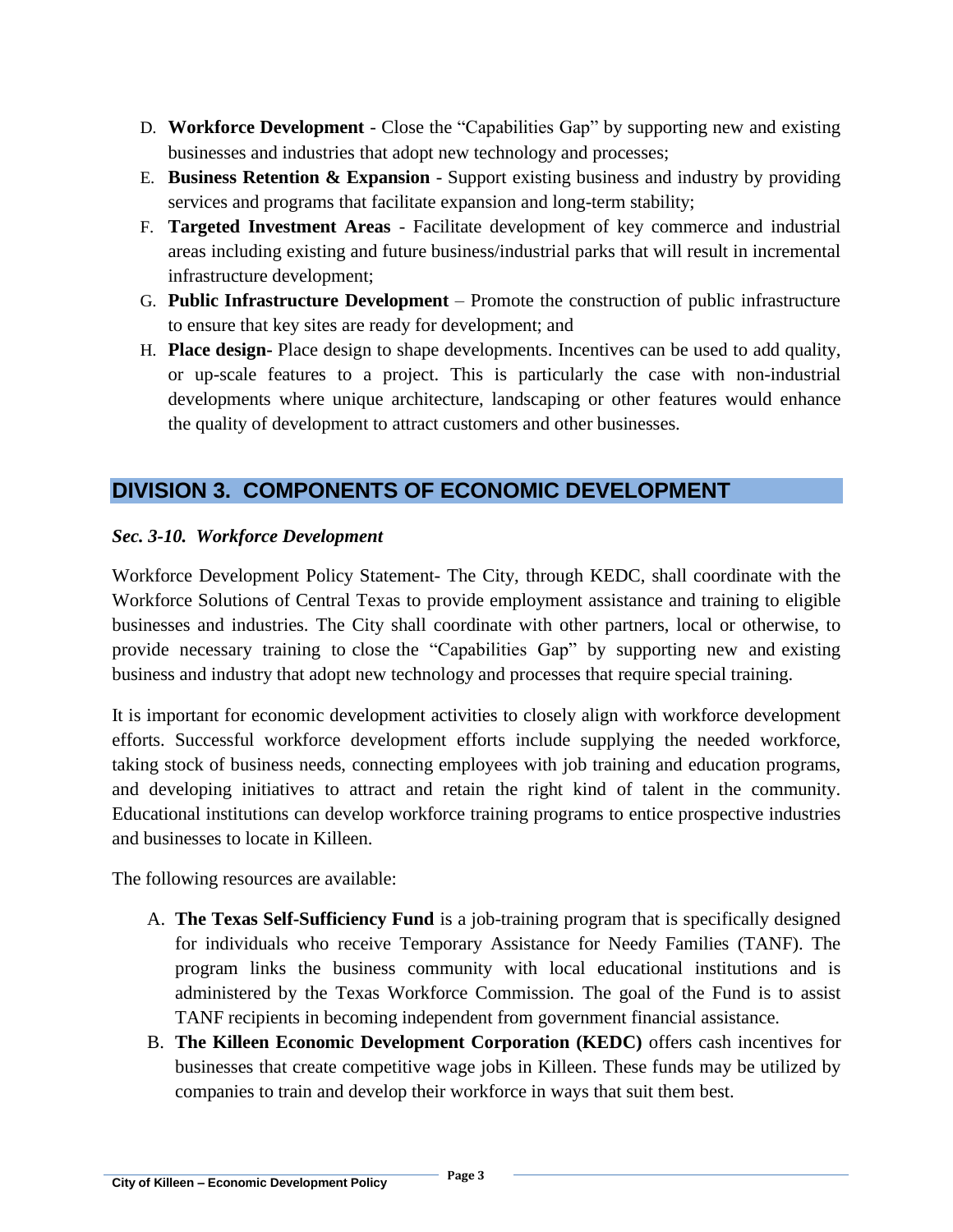- C. **The Workforce Solutions of Central Texas** provides programs and services to meet the employment needs of business, industry, and workers in the Central Texas area. These services are designed to place Texans in jobs and to equip those workers with the skills needed to foster economic development.
- D. **The Business Resources Center**, which is a collaboration of GKCC, CTC, and Workforce Solutions of Central Texas. Their activities are limited to small business development.
- E. **The Veterans Business Outreach Center (VBOC)** is a program designed to provide entrepreneurial development services such as business training, counseling, mentoring and resource partner referrals to transitioning service members, veterans, National Guard and Reserve members, and military spouses interested in starting or growing a small business.
- F. **The Skills [Development](http://www.twc.state.tx.us/partners/skills-development-fund) Fund** is a program created to assist in financing public, community, and technical colleges to customize job training for their local businesses. The Fund was established by the Legislature in 1995 and is administered by the Texas Workforce Commission. Grants are provided to help companies and labor unions form partnerships with local community colleges and technical schools to provide custom job training.
- G. **The Economic Development and Diversification In-State Tuition** incentive allows employees and family members of a qualified business considering a relocation or expansion of its operations to pay in-state tuition rates at public institutions of higher education in the state without first establishing residency. A city, county or economic development group covering the Texas region in which the qualified business is considering locating may apply on behalf of the business, so long as the business is still in the decision-making process to relocate or expand its operations at the applicable site. The incentive lasts for a period of five (5) years after the qualified business becomes established as part of the state's Economic Development and Diversification Program (i.e., a qualifying student's enrollment date may not be more than five (5) years after the dates of the qualified business' establishment in the program).
- H. **Educational Institutions** such as Central Texas College (CTC), Killeen Independent School District (KISD), Texas A&M Central University Central Texas (TAMU-CT).

#### *Sec. 3-20. Provision of Infrastructure*

Provision of Infrastructure Policy Statement- The City, through KEDC, may on a case by case basis, consider paying or reimbursing businesses/developers for all or a portion of the cost of public infrastructure required for targeted economic development to occur. Tax Increment Reinvestment Zone (TIRZ) #2 was established for that purpose. The City may also offer incentives to promote economic development throughout the city.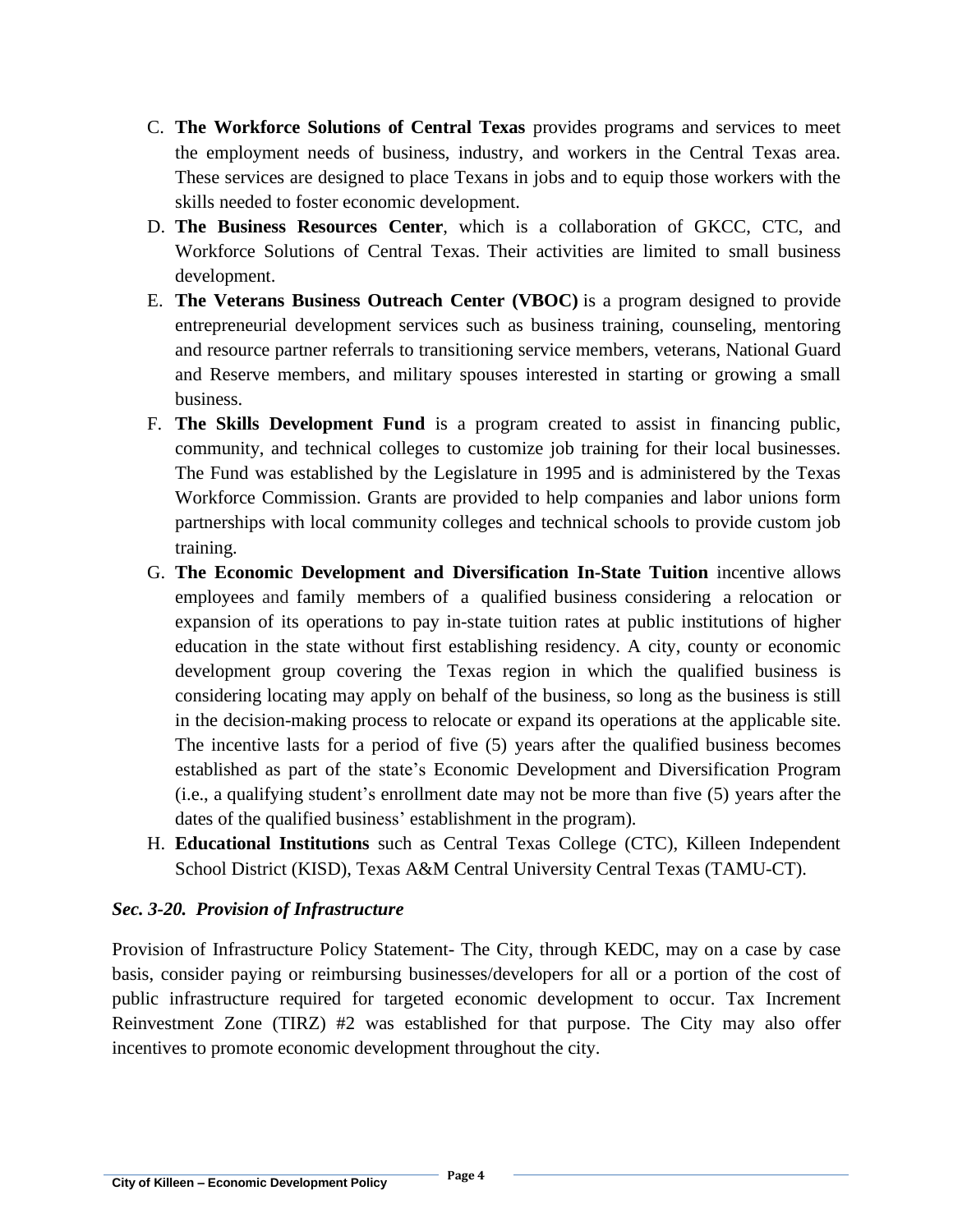Public infrastructure is an integral part of economic development. The City must promote the construction of infrastructure to ensure that adequate sites are available for targeted industry and business development, or be ready to participate with the private sector with development incentives.

#### *Sec. 3-30. Availability of Utilities*

Availability of Utilities Policy Statement - Local utility providers are always ready to accommodate new development and work with developers to provide needed utilities. The City and/or KEDC will assist utility providers as possible to provide such utilities, subject to all applicable laws, rules and requirements.

#### *Sec. 3-40. Access to Capital*

Access to Capital Policy Statement - The City, through KEDC, shall assist businesses by providing them with information regarding available funding alternatives to obtain loans, grants, or other resources.

Potential funding options for businesses include banks and credit unions, the U.S. Small Business Administration loans, and alternative online lenders. See Appendix 1 for a list of funding options.

#### *Sec. 3-50. Government Regulations*

Compatible Government Regulations Policy Statement- The City shall streamline the economic development process so that it is efficient and not unnecessarily burdensome, while remaining in compliance with all applicable state, federal and local laws.

#### *Sec. 3-60. Economic Development Partners' Roles and Expectations*

- A. **City Council** The City Council shall develop and adopt clear and understandable policy to promote the creation and retention of competitive wage jobs and attract targeted businesses and industries. The City Council shall also annually audit Development Agreements and review and evaluate incentivized projects and the economic development policy and incentives to determine if adjustments are required to improve the economic development tools.
- B. **City of Killeen Staff** –City staff develops website information regarding this policy and the development process in Killeen. The Planning and Development Services Director, or designee, shall act as liaison to facilitate the development process.
- C. **Killeen Economic Development Corporation (KEDC)** KEDC is the primary economic development arm of the City. KEDC encourages the economic development of Killeen and recommends to the City Council projects and programs to encourage and further the economic development of Killeen.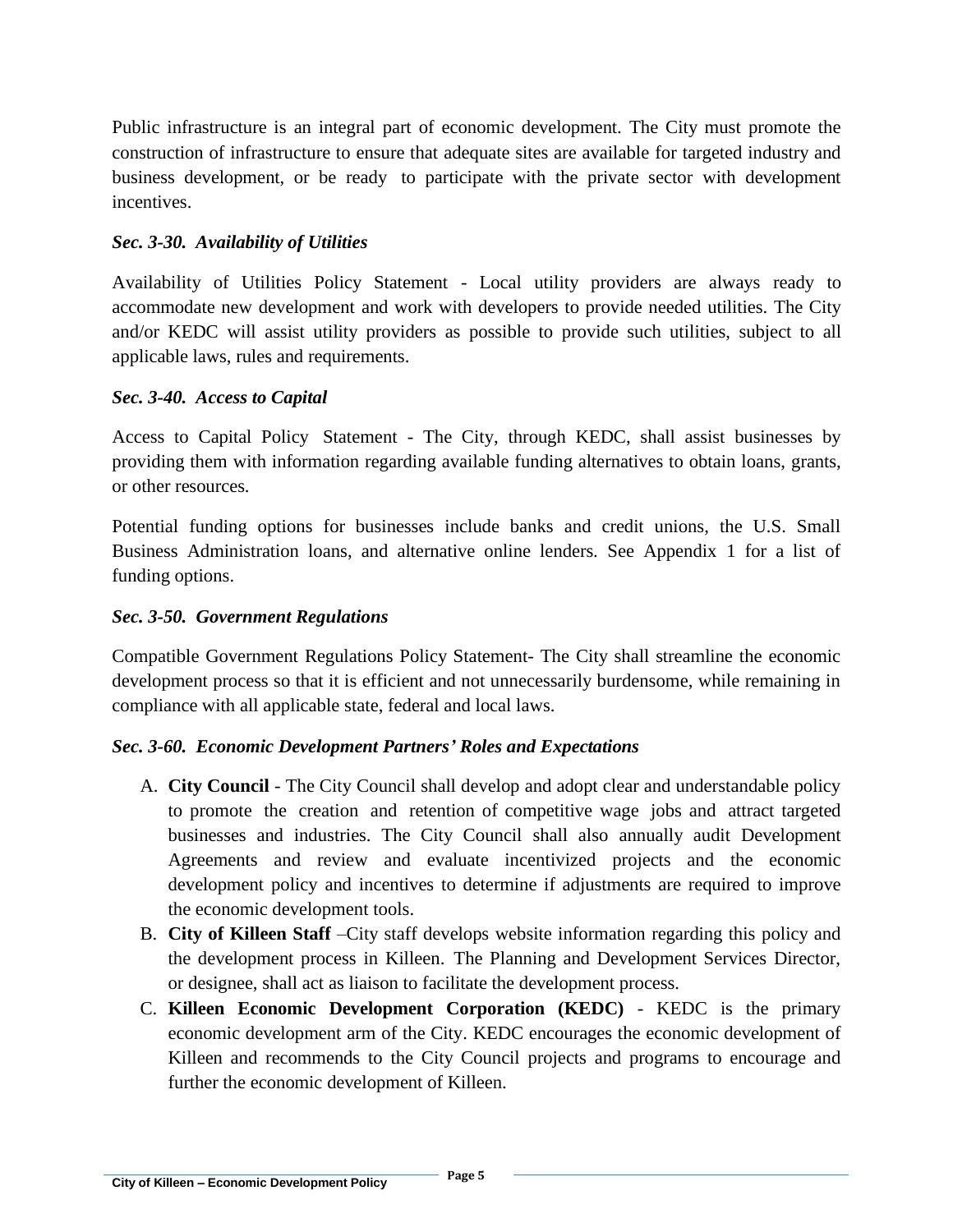KEDC shall provide the City with an annual budget detailing the anticipated use of the City's allocated funds. KEDC is authorized to commit and spend allocated funds contributing to the creation of new jobs or retention of jobs without securing prior approval from the City Council for the following types of projects: improvement of infrastructure, extension of existing roads, water and sewer treatment and improvement; business, industrial or commercial expansion grants, state and federal matching grants, construction of building and structures to attract business, purchase of land for present/future business expansion, professional services associated with creation/retention of military/civilian jobs, insurance to secure KEDC's interest in any such projects, and posting of required bonds.

KEDC, shall obtain City Council consent prior to entering into any agreement requiring an expenditure of public funds or for any agreement expending allocated funds in a manner not specifically authorized above to be spent without Council approval. For purposes of this document, "public funds" are City budgeted funds that do not include funds that have been allocated to KEDC pursuant to an agreement with KEDC for economic development services.

When incentives that require City action are contemplated, including but not limited to tax abatement, 380 agreements, and public improvement districts, KEDC shall make recommendations to the City Council.

When an incentives application is submitted to the City the Killeen or KEDC, KEDC will review, process, and evaluate the application pursuant to the City's Economic Development Application and Performance Agreement Instructions attached hereto as Appendix 2.

KEDC shall report quarterly to the City Council on the amount and nature of expenditures or commitments made of funds received from the City and its progress and plans in promoting the economic development of the City. KEDC will provide a written copy of its quarterly report to the City Council at least one week in in advance of the quarterly briefing. A written report shall also be concurrently provided by the Chamber of Commerce detailing the staff work hours associated with KEDC economic development efforts. Both reports shall be provided to the City Manager's office. If the need arises for additional communication on a sensitive matter, KEDC shall communicate to City Council members within the bounds of the law. KEDC shall work with the City's liaison to keep the City informed of its activities and to schedule required meetings with City Council.

D. **The Greater Killeen Chamber of Commerce (GKCC)** - The Chamber of Commerce focuses on programs that will lead to the creation and recruitment of jobs with competitive wages in the service, manufacturing and retail sectors. They organize and host prospect visits to the community, analyze data, and prepare recommendations. They work with a negotiating team to evaluate and create incentive proposals, prepare offer letters, and collaborate with attorneys to prepare Development/Performance Agreements. They then present projects to the City Council, as needed, for the Council's approval. The GKCC funds the Business Resource Center, which offers counseling and training to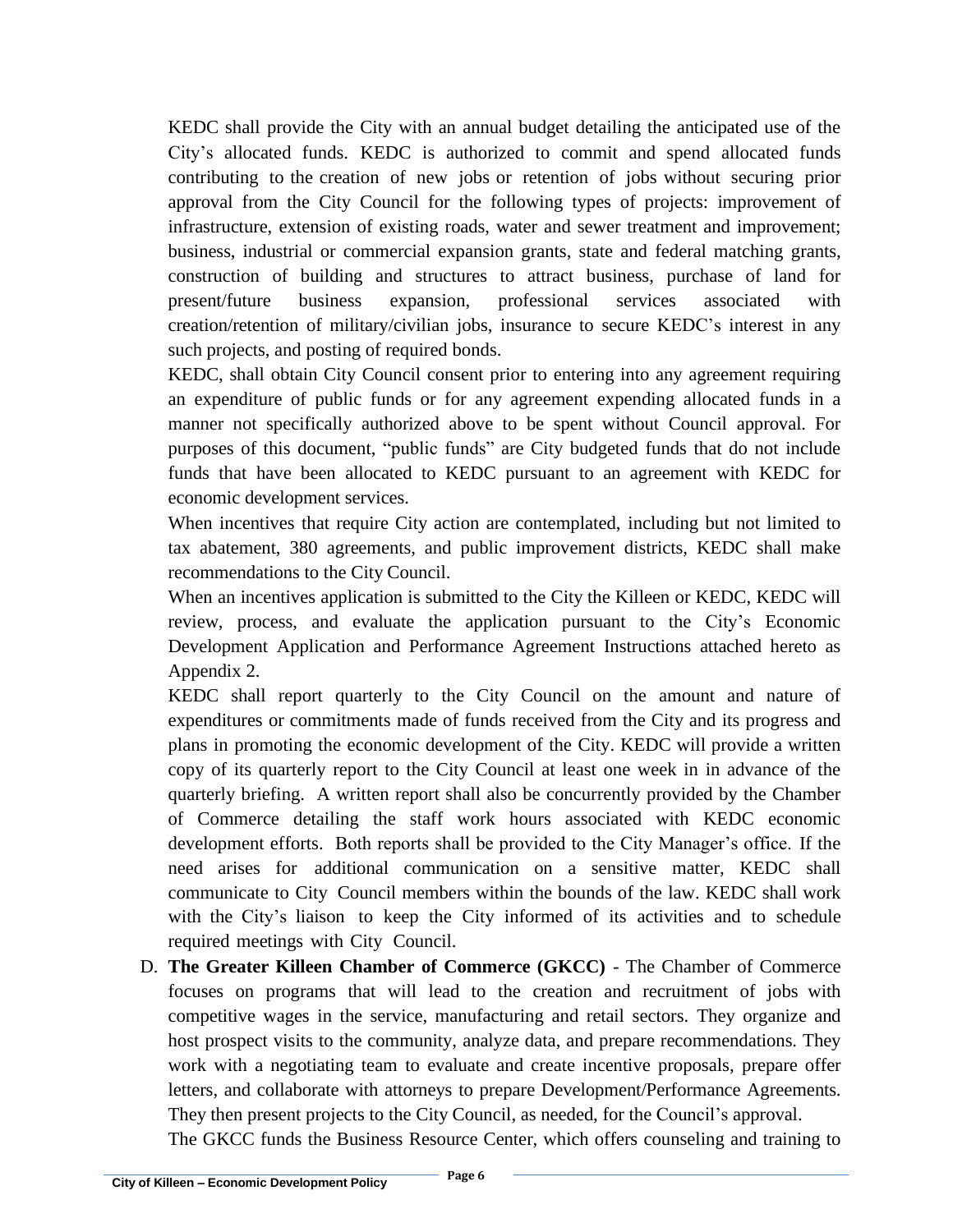entrepreneurs and small businesses. They conduct a business recruitment program to attract new retail business and commercial/industrial business to the community. They market and keep the Killeen Business Park competitive. They also provide staff support for KEDC and the Killeen Industrial Foundation (KIF) and contribute to economic development by keeping the KEDC website up to date. The GKCC develops policy, keeps current, and acts on public policy agendas to address key issues at the federal, state, and local levels.

In promoting economic development, they maintain a meaningful, user-friendly chamber website and continually add content to the websites to meet the information needs of investors and the general public.

E. **Other Partners** - Educational institutions can develop workforce training programs to entice prospective industries and businesses to locate in Killeen. Also, Bell County has economic development programs and incentives that Killeen could benefit from.

#### *Sec. 3-70. Confidentiality Statement*

It is specifically agreed and understood between all parties that confidentiality must be maintained in economic development negotiations and discussions with potential. Subject to the Texas Open Meetings Act, Texas Public Information Act (V.T.C.A., Government Code, Chapters 551 and 552, respectively), Texas Attorney General opinions interpreting the same, and any other applicable statute or regulation, it must be agreed and understood that involved parties may freely conduct confidential discussions or negotiations, unless and until some public action by the City is required, or unless and until the release of such information is approved by the potential employer.

#### **DIVISION 4. ECONOMIC DEVELOPMENT PROCESS**

The economic development process includes:

- 1) Identifying business opportunities, supporting entrepreneurial initiatives, facilitating market access and creating a climate conducive to investment and business activity;
- 2) Seizing opportunities and effectively utilizing labor, capital and other resources to achieve local priorities;
- 3) Identifying sites that are already zoned appropriately and served by utilities and streets, or sites that can be zoned and developed to accommodate new companies;
- 4) Identifying available services that could be needed and how to obtain them;
- 5) Identifying potential incentives that could be offered to a new or growing business;
- 6) Identifying companies that will locate in Killeen. This includes meeting with and providing interested companies with all relevant information on development requirements, permits, certificates of occupancy, and community resources that could play a part in providing employee training or other services;
- 7) Guiding potential developers in completing required applications, including those for economic development incentives; Submission and evaluation of all required applications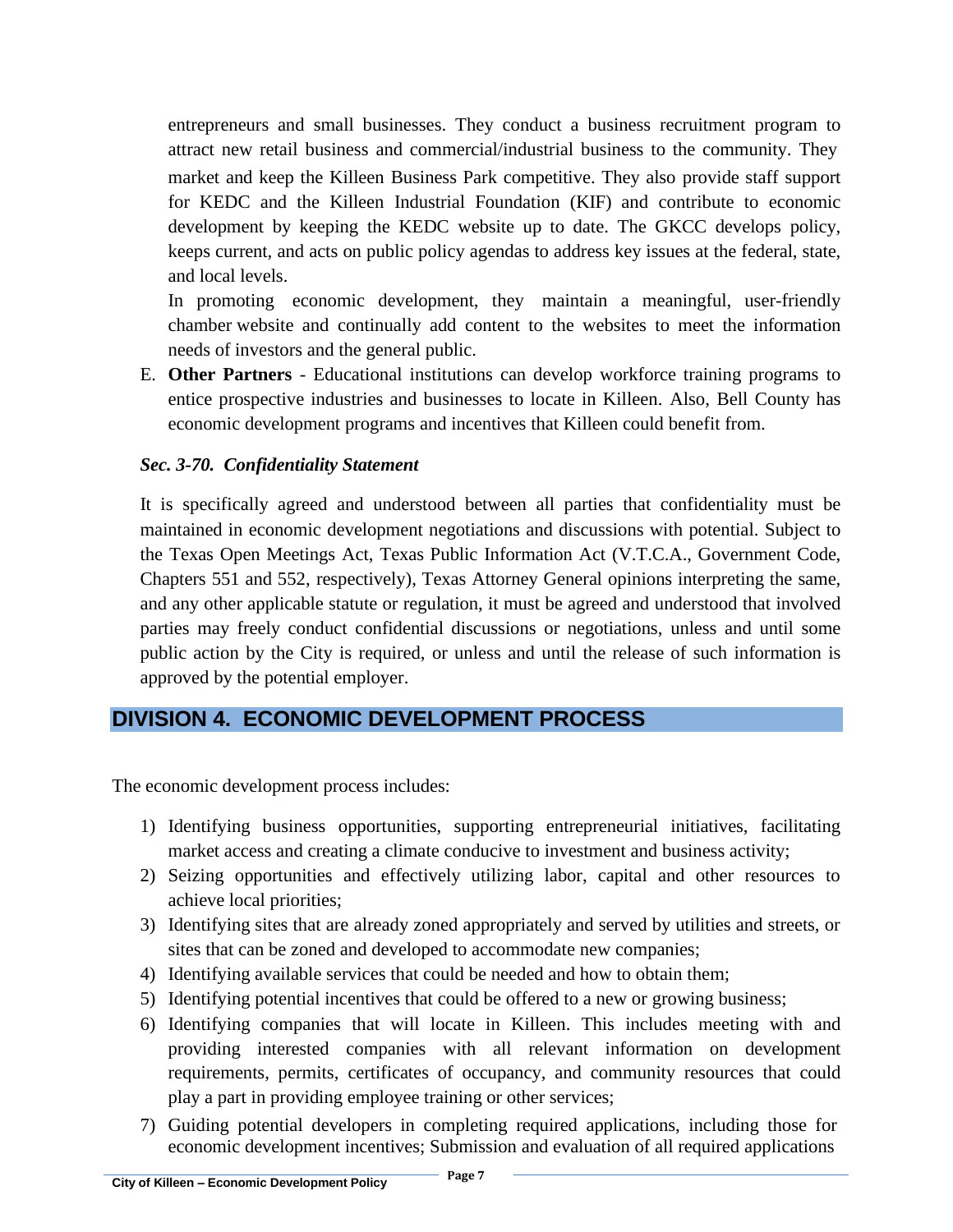by the City and others;

- 8) Obtaining necessary permits and construction of facilities; and
- 9) Obtaining a Certificate of Occupancy in order to use the facilities.

#### **DIVISION 5. ECONOMIC DEVELOPMENT INCENTIVES TOOLBOX**

This policy is intended to ensure that the use of economic development incentives is standardized, contributes to the community's vitality, and targets prospects with a high return on investment. The City has many incentives in its tool box, including tax abatement, fee waivers, grants, etc. No incentives will be distributed on a retroactive funding basis. City incentives will only be granted pursuant to this policy. Neither the applicant/business, nor the City, shall be obligated to the other until such time an approved Performance Agreement is fully executed and all conditions are met.

The following are potential incentives that could be utilized independently or in combination with others:

- **A. 380 and 381 Development Agreement** Through a 380/381 Agreement, the City/County can provide grants, loans, and services for the promotion and encouragement of economic development by stimulating business and commercial activity within the City. These are governed by Chapters 380 and 381 of the Texas Local Government Code.
- **B. Job Creation Incentive -** The City shall offer job creation incentive through KEDC and other sources when possible. The KEDC offers cash incentives based on competitive wage jobs that are created in Killeen. Generally, if the prospect's business is in a targeted industry cluster, an amount of \$2,500 or more could be offered for each full time equivalent job created. The amount is based on the return on investment back to the City of Killeen.
- **C. Killeen Tax Abatement** The City of Killeen offers tax abatements up to 100 percent (100%) of property taxes (excluding school district taxes, per state law) and can be approved for up to ten (10) years.
- **D. KEDC Incentives -** Potential incentives are listed below:
	- a. Build-to-Suit Option: KEDC will consider a build-to-suit agreement in exchange for a five- to ten-year lease agreement, with a five year option to renew.
	- b. Job Creation Payments: KEDC offers cash incentives based on premier paying jobs that are created in Killeen. Generally, if the prospect's business is in a Targeted Industry Cluster, an amount of \$2,500 or more could be offered for each job created. The amount is based on the Return on Investment back to the City of Killeen.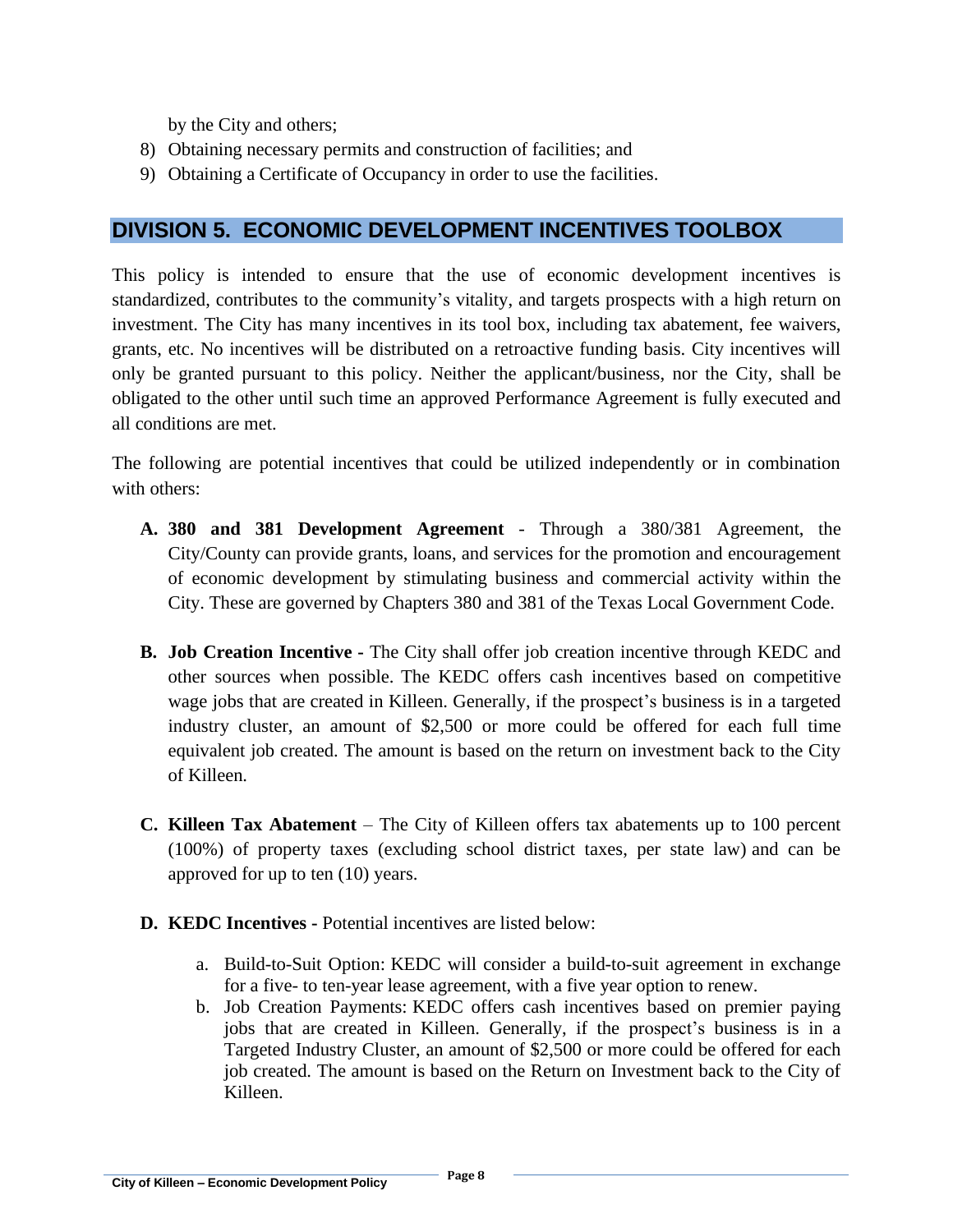- c. Tax Abatements: Up to 100 percent of property taxes (excluding school district taxes, per state law) can be abated up to five (5) years.
- d. Fast Track Permitting: The City of Killeen offers Fast Track Permitting for companies meeting at least one of the following criteria:
	- 1. Create a minimum of 50 permanent, full-time jobs within the first 12 months after its expansion or relocation to the City of Killeen; or
	- 2. Create a minimum increase in property value of 300% for construction of a new facility; or
	- 3. Expansion of an existing facility with an investment of at least \$250,000 in taxable assets; or
	- 4. Be a targeted industrial, commercial or service project eligible for incentives; or
	- 5. Produce \$2 million in gross annual payroll.
- e. Reduced price or free land: KEDC and the Killeen Industrial Foundation own land in the Killeen Business Park. Land can be discounted or provided without charge.
- f. Employment assistance utilizing the Workforce Solutions of Central Texas.
- g. Property tax reimbursement: Property taxes can be reimbursed by KEDC in lieu of a Tax Abatement.

#### **E. North Killeen and Downtown Incentives:**

- 1) **Façade Improvement Grant Program** The City of Killeen offers a grant for eligible rehab projects located in the downtown Historic Overlay District (HOD). The grant is structured on a 4:1 basis, in which the City contributes 80% of the eligible costs, and the property owner contributes 20% of funds toward façade, roof, and/or sign improvements. The goal of this program is to encourage reinvestment in, and revitalization of, downtown Killeen. These grants are available for up to \$10,000 per façade with a maximum subsidy of \$20,000 per property owner in any given calendar year.
- 2) **Historic District Sign Grant Program** Any commercial property within the Historic Overlay District (HOD) is eligible for sign grant funds. The Historic District Sign Grant Program is designed to encourage unique, quality signs in Killeen's historic business district. The grant is a single payment reimbursement to property owners and tenants per building on a 50/50 matching basis with a cap of \$800 per grant.
- 3) **North Killeen Revitalization Program** The North Killeen Revitalization Program exists to promote redevelopment in North Killeen, including downtown, by offering financial incentives for property owners who wish to construct new buildings or rehabilitate or expand existing ones. New construction and rehabilitation projects that spend at least \$2,000 are eligible to have all permit fees waived.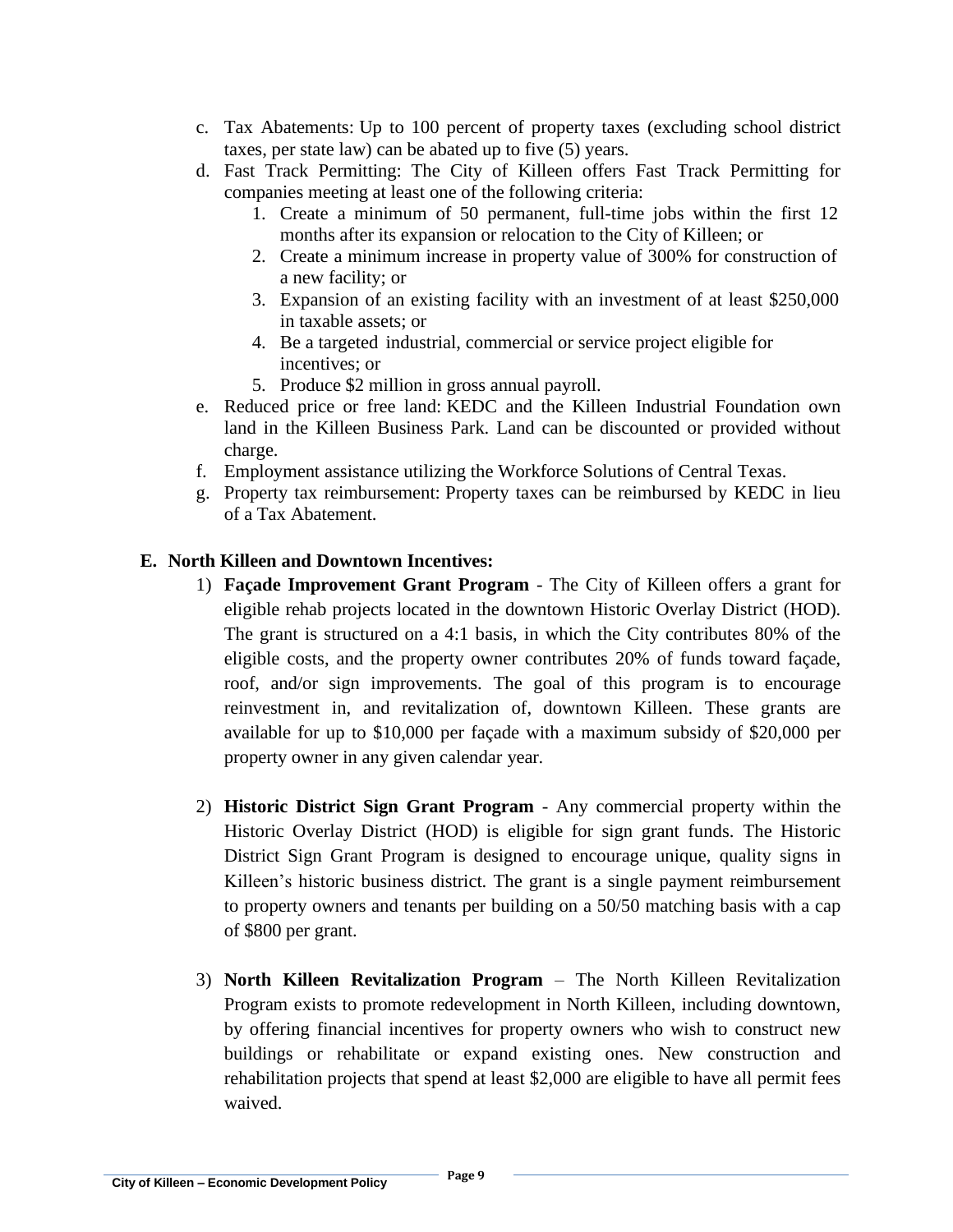Also, Tax Abatement Guidelines and Criteria for this area offer tax abatement opportunities to commercial and multi-family property owners who increase their property value 150% for new construction or 25% for the expansion of an existing facility and an overall new investment of at least \$25,000 in taxable assets.

- 4) **Texas Historic Preservation Tax Credit Program** The state historic tax credit is worth 25 percent of eligible rehabilitation costs and is available for buildings listed in the National Register of Historic Places. The program is administered jointly by the Texas Historical Commission (THC) in cooperation with the Texas Comptroller of Public Accounts.
- 5) **Federal Historic Preservation Tax Incentives** The Federal Historic Preservation Tax Incentives program encourages private sector investment in the rehabilitation and reuse of historic buildings by offering a twenty percent (20%) tax credit for the rehabilitation of historic buildings. Established in 1976, the federal historic tax credit program is a significant financial incentive for the reuse of historic buildings and revitalization of historic downtowns.
- F. **Tax Increment Reinvestment Zone No. 2** In 2008, the City created TIRZ No. 2, comprised of a large area including the City's downtown. TIRZ funds can be used to construct needed public infrastructure, thereby encouraging development and increasing property values and long term property tax revenue. The TIRZ can reduce the developer's costs by providing reimbursement for eligible public improvements. This reduction in the cost of development may ensure the viability of certain types of development.
- G. **Industrial District [Agreement](http://webcctx-cms-01.usgovcloudapp.net/sites/default/files/ED-IndustrialDistrictSummary.pdf) -** An Industrial District Agreement contractually protects companies located in the designated district from annexation and exempts them from City requirements, such as permitting and platting, in exchange for a Payment in Lieu of Taxes (PILOT).
- H. **State & Federal Incentives -** Texas offers competitive incentives to companies that are creating jobs and driving innovation in Texas. The incentives are administered by the Department of Economic Development Finance. Local incentives and tax abatements are not included here.
- I. **Texas Enterprise Zone** The State Economic and Tourism department identifies portions of Killeen as designated State Enterprise Zones. The Enterprise Zone Program is an economic development tool, which allows local communities to partner with Bell County to promote job creation and significant private investment that will assist economically distressed areas of the state. Approved projects are eligible to apply for state sales and use tax refunds on qualified expenditures. The Texas Enterprise Fund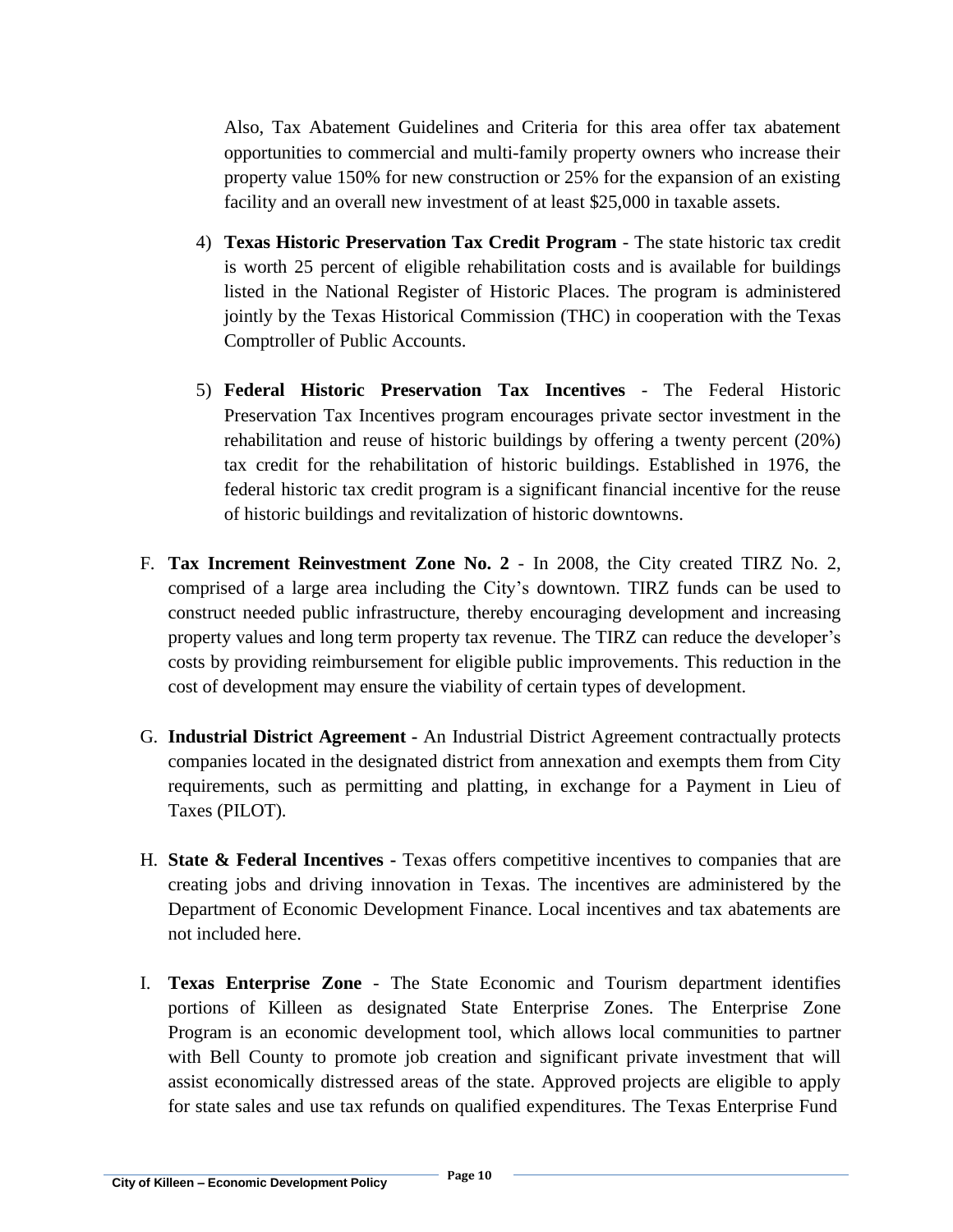(TEF) is used as a final incentive tool for projects that offer significant projected job creation and capital investment and where a single Texas site is competing with another viable out-of-state option.

- J. **Product [Development](https://gov.texas.gov/business/page/product-development-and-small-business-incubator-fund) and Small Business Incubator Fund** The Product Development and Small Business Incubator Fund (PDSBI) is a revolving loan program financed through original bond issuances. The primary objective of the program is to aid in the development, production and commercialization of new or improved products, and to foster and stimulate small business.
- K. **Development Agreements** Chapter 212 of the Texas Local Government Code provides a mechanism for a city to enter into a written contract with an owner of land in the city's extraterritorial jurisdiction (ETJ) to:

1) Guarantee the continuation of the extraterritorial status of the land and its immunity from annexation by the municipality;

2) Extend the municipality's planning authority over the land by providing for a development plan to be prepared by the landowner and approved by the municipality under which certain general uses and development of the land are authorized;

3) Authorize enforcement by the municipality of certain municipal land use and development regulations in the same manner the regulations are enforced within the municipality's boundaries;

4) Authorize enforcement by the municipality of land use and development regulations other than those that apply within the municipality's boundaries, as may be agreed to by the landowner and the municipality;

5) Provide for infrastructure for the land, including streets, drainage, water, wastewater, and other utility systems;

6) Authorize enforcement of environmental regulations;

7) Provide for the annexation of the land as a whole or in parts and to provide for the terms of annexation, if annexation is agreed to by the parties;

8) Specify the uses and development of the land before and after annexation, if annexation is agreed to by the parties; or

9) Include other lawful terms and considerations the parties consider appropriate.

**Public Improvement Districts (PID)** - A public improvement district (PID) is a defined geographical area established to provide improvements financed by assessments against the property owners within the district. Allowable projects include construction or improvement of pedestrian malls; acquisition, construction or improvement of libraries; and the establishment or improvement of parks.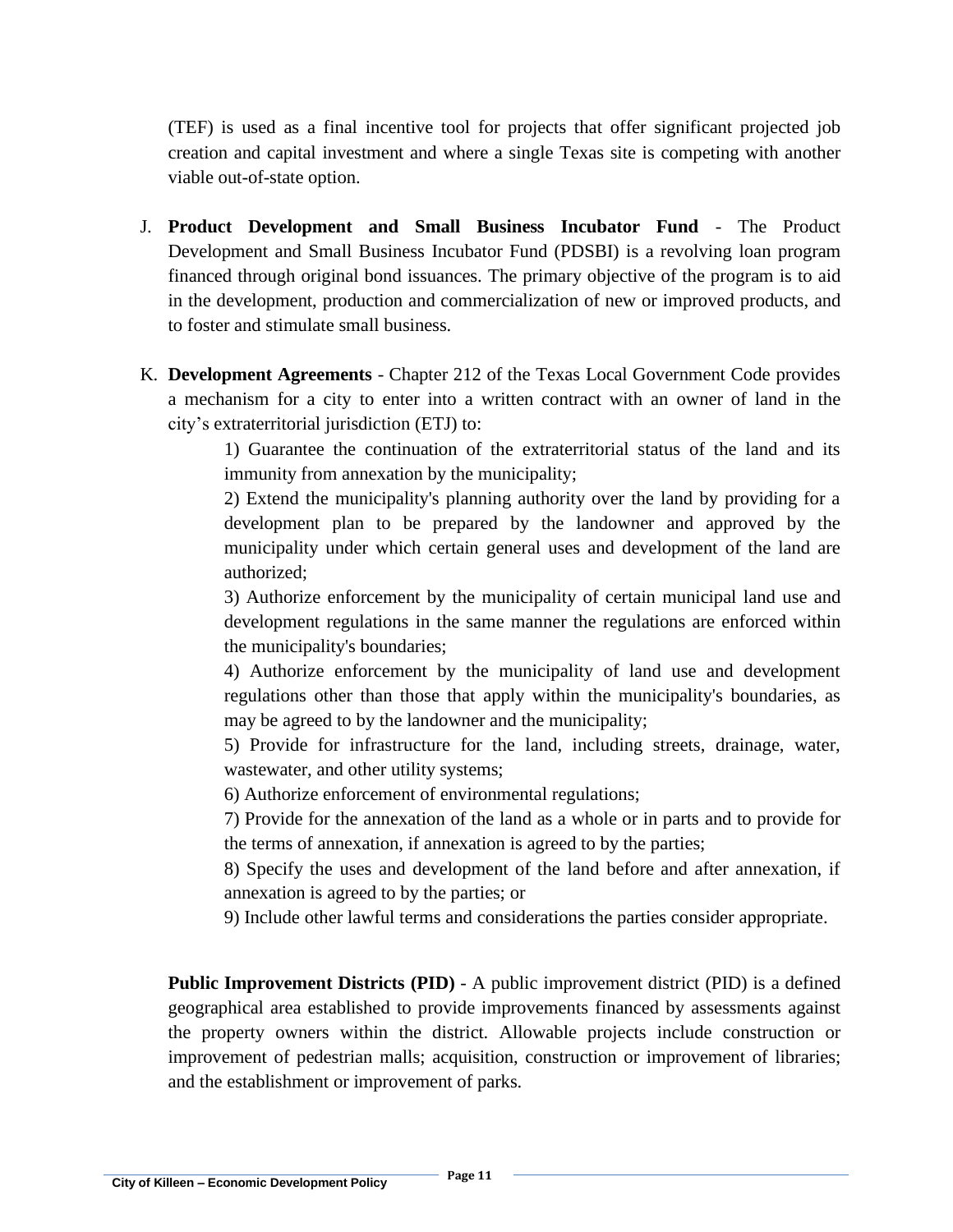Chapter 372 of the Texas Local Government requires that the petition to create a PID be signed by owners of more than 50% of the appraised value of the taxable real property subject to assessment, as well as owners of real property liable for assessment who constitute more than 50% of all owners liable for assessment, or own taxable real property that constitutes more than 50% of the area liable for the assessment.

- L. **Up-sizing Agreements** Section 212.071 of the Local Government Code regulates how cities can enter into Developer Participation Contracts without having to comply with the sealed bid requirements of Texas Local Government Code Chapter 252. Subject to certain limitations, Section 212.071 allows the city to "make a contract with a developer of a subdivision or land in the municipality to construct public improvements, not including a building, related to the development." Under a contract pursuant to Section 212.071, the developer is required to construct the improvements, and the city is required to participate in the costs. The City may participate in up to thirty percent (30%) of the total contract price, and additionally may participate in up to 100 percent (100%) of the cost for the over-sizing of improvements that are required by the City to meet existing or future needs.
- M. **Opportunity Zones** Opportunity Zones are a new community development program established by Congress in the Tax Cuts and Jobs Act of 2017 to encourage long-term investments in low-income urban and rural communities nationwide. The Opportunity Zones program provides a tax incentive for investors to re-invest their unrealized capital gains into Opportunity Funds that are dedicated to investing into Opportunity Zones designated by the chief executives of every U.S. state and territory.
- N. **Development Fee Waivers** The City may consider waiving a portion, or the entire amount, of all City fees charged in the regulation of land development, as approved by ordinance.
- O. **Fast-Track Development Process** At times, the standard development process may not meet the special needs and time constraints of an economic development prospect. A customized approach to the development review process may be necessary to complete the project in an expedited manner.

#### **DIVISION 6. TARGETED BUSINESSES & INDUSTRIES**

The City of Killeen and its economic development arm, KEDC, want to attract clean industrial development, regional retail development, defense-related businesses, business retention, regional health and medical services, technology and cyber-security, and alternative energy businesses /industries. They strive to upgrade local infrastructure in order to improve access to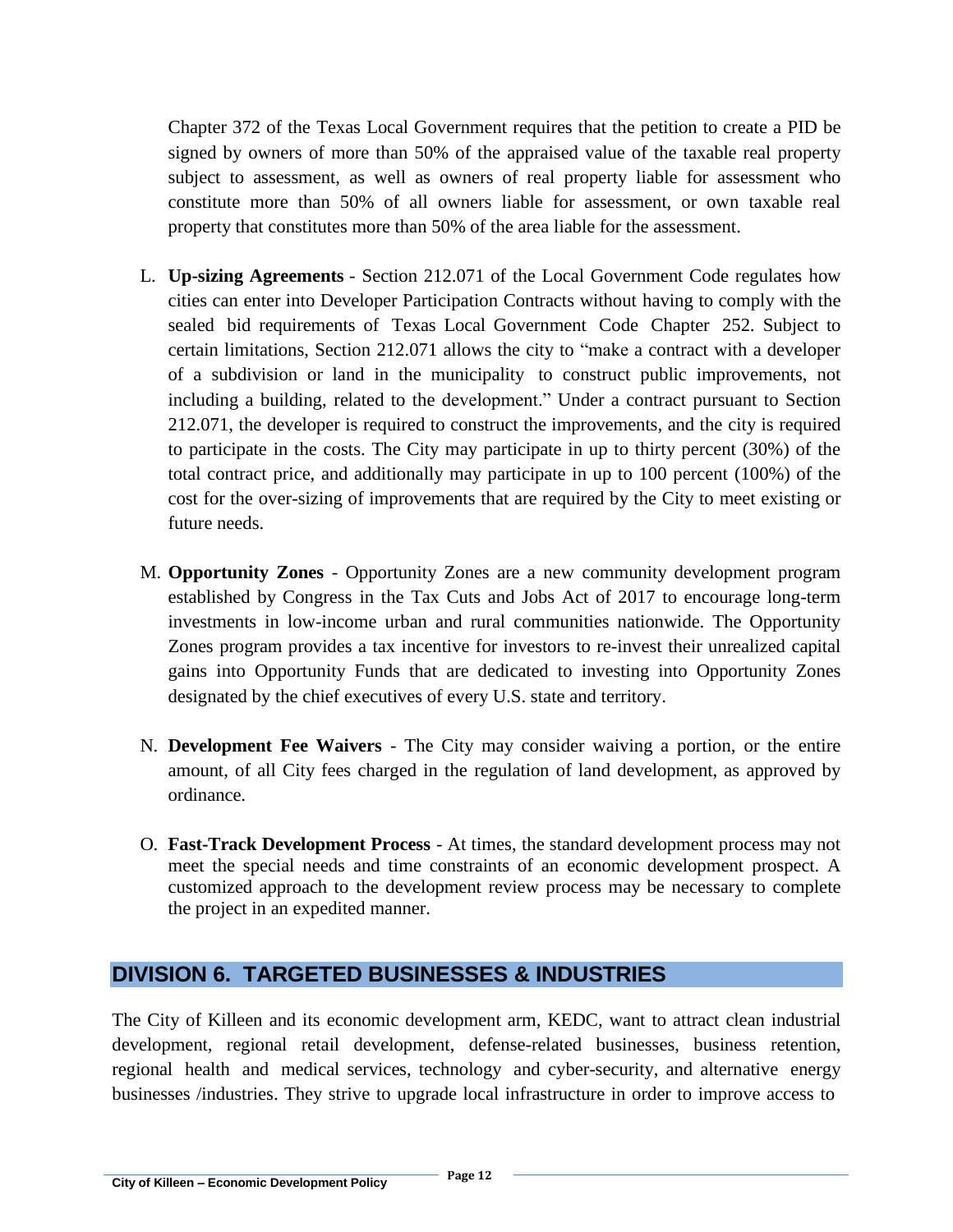current and emerging technology for businesses and residents/ families and to strengthen the region's competitive advantage in the new information-based economy.

- A. The City intends to be selective regarding the kinds of industrial businesses that are recruited and incentivized. To that end, non-retail businesses will take precedence over retail businesses, unless the retail establishment has regional draw and serves residents from Central Texas and beyond. In general, the primary objective of the City's economic development efforts is to target new and expanding businesses that offer living wage jobs with benefits that equal or exceed the median wages for similar positions in the State of Texas or that make significant capital investment in the City. The creation and retention of competitive wage jobs shall be a key determinant in granting any incentive.
- B. The City encourages the development of regional retail opportunities within its jurisdiction in order to provide services to its constituency and the visiting public from Central Texas and beyond. The City will consider incentives for retail businesses and developers that precipitate the expansion of the sales tax base and other revenues, further the effort to develop Killeen as a regional hub for retail goods and services, and expand the property tax base. The City wants such developers who add quality, or up-scale features, to the architectural designs and landscaping. This is particularly the case with non-industrial developments where unique architecture, landscaping or other features would enhance the quality of development to attract customers and other businesses.
- C. The City desires to retain existing businesses/industries that are contemplating relocating to another city, or state. The City may consider offering financial incentives that would offset the cost differentials that make other locations viable. To be eligible under this premise, the applicant or business must provide a declaration that states it is actively pursuing relocation and, absent City incentives, would carry out its intent. Furthermore, the applicant or business must make a minimum incremental capital investment, which can be for plant modernization, new equipment, technology, or other long-lived depreciable assets that increase the assessed valuation.
- D. Generally, incentives will not be considered if an applicant, whether a new or existing business, has been issued a building permit for new construction, has executed a binding purchase contract on an existing building or site, or has executed a lease of land or a building, unless there are enforceable written contingencies in such contracts that make closing and/or occupancy subject to the award of City incentives or as otherwise provided herein for expansion or retention of certain businesses. Before granting any incentive, the City shall determine that without the incentive, the applicant would not locate or expand within the City's jurisdictional boundaries.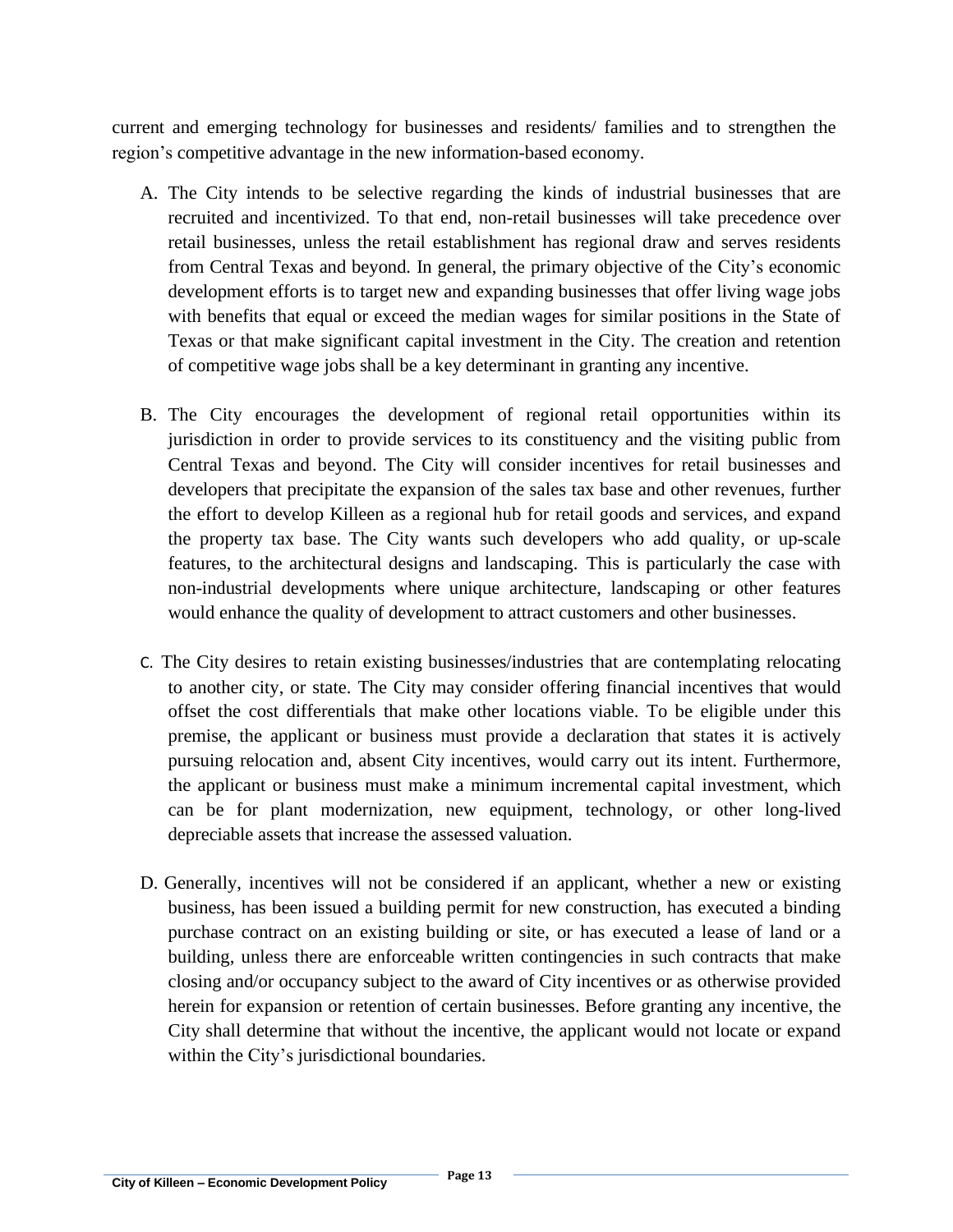#### **DIVISION 7. ANNUAL REVIEW OF POLICY**

To ensure the ongoing relevance of the Economic Development Policy, the City Council shall evaluate it annually. By May 1 of each year, an annual report listing all financial incentives that remain in effect will be presented to the City Council. The annual report shall include information regarding when the incentive was granted, when the incentive expires, current property taxes paid for the property, in-lieu-of tax payments if any, the amount of any industrial revenue bonds issued, the assessed value of the property, number of employees, salary and payroll of all employees, and any additional information concerning the operation of the business receiving the incentive, and other information as requested by the City Council.

#### **APPENDIX 1: FUNDING OPTIONS**

- A. **SBA Grants** The U.S. Small Business Administration's (SBA) provides grants to cities for projects that involve job creation, and that are dependent on infrastructure improvements and/or other business development programs that should be investigated by the City.
- B. **SBA Loan Programs** The SBA loan guarantee programs cover a variety of purposes, including start-ups, working capital, real estate, equipment and inventory. The SBA does not make the loans itself, nor does it set rates. Rather, the agency guarantees a portion of the loans (up to 85%) made by lenders including banks and microfinance organizations. By guaranteeing a portion of the loan, the SBA allows lenders to make loans to small businesses that might not otherwise meet their criteria or may be deemed risky. These businesses may not be in a strong enough financial position to obtain traditional small business loans from a bank, and therefore rely on the SBA guarantee.

**SBA loans** cover a wide range of business uses, including start-ups, working capital, inventory, debt refinancing, equipment purchases, and more. Here's an overview of the SBA's most commonly offered loan programs:

- 1) **The SBA Advantage Loan** (formerly known as the 7(a) loan) is the SBA's most popular guarantee program. An SBA Advantage loan allows funds to be used for starting, acquiring or expanding a small business (up to \$5 million). It provides creditworthy small firms that cannot obtain credit elsewhere the opportunity to access capital from private lenders. SBA does not offer direct lending to small businesses; rather, SBA guarantees the repayment of loans issued by lenders for general business purposes.
- 2) **CDC/504 Loan Program** Another SBAloan program is the CDC/504 Loan Program, which provides long-term and fixed-rate financing (up to  $$5$ m i l l i o n ) provided by a combination of private and government guarantee support to assist with the acquisition of major fixed assets, such as real estate or machinery or equipment purchases that expand or update small businesses. To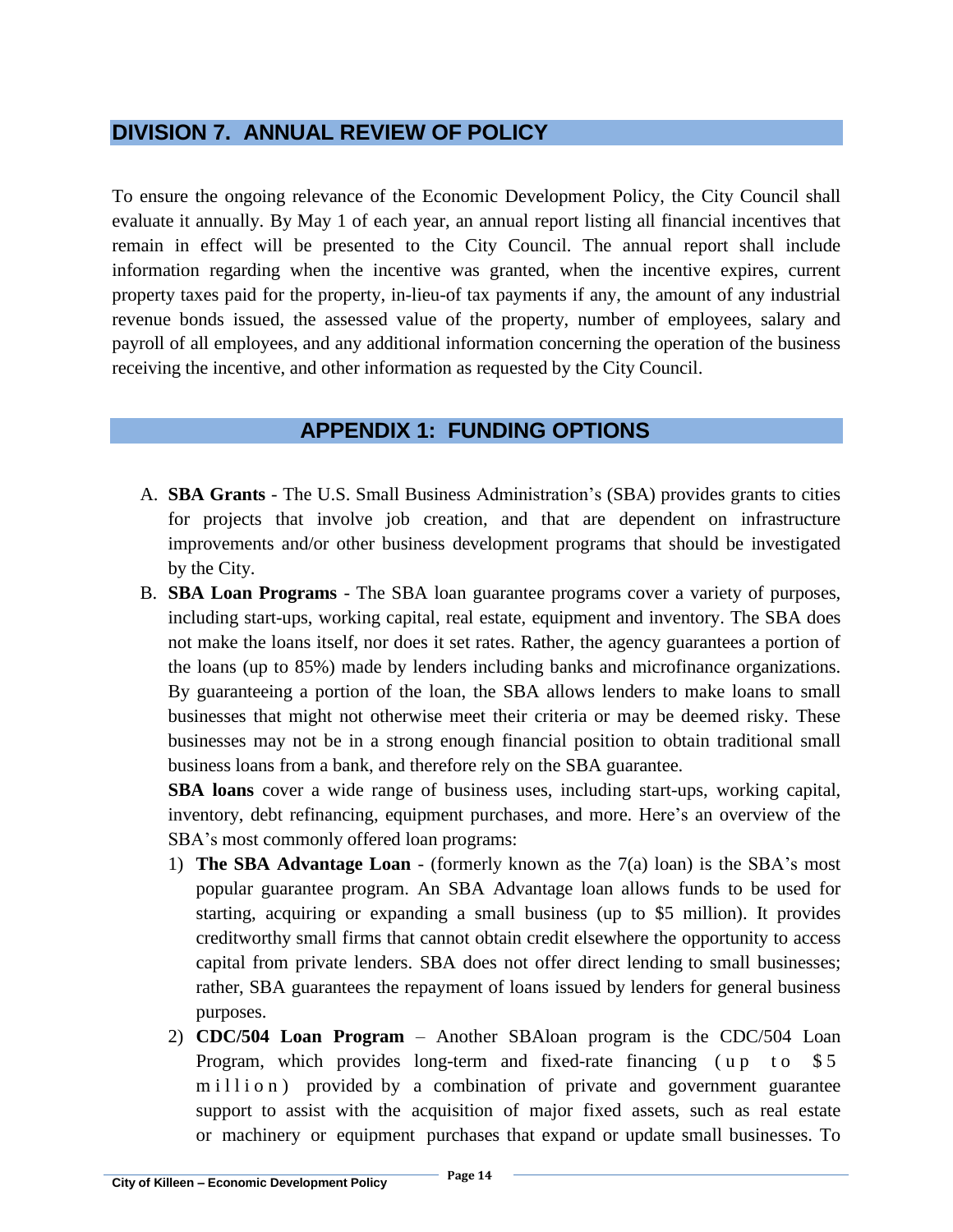be eligible for the loan program, the project must meet a job creation or job retention requirement or meet specific community development or public policy goals.

- 3) **SBA Microloan** The SBA Microloan offers short-term loans of up for \$50,000.00 for working capital or the purchase of inventory, supplies, furniture, fixtures, machinery and/or equipment.
- C. **Venture Capital** Venture capital (VC) is a type of equity financing for early-stage, high-growth startups with funds pooled from institutional investors. Venture capital involves giving up a portion of the ownership of business in exchange for money from investors. Venture capital firms are usually organized as partnerships that raise money from institutional investors, such as pension funds and endowments, which the VC partners then invest in promising startups. Only a tiny fraction—less than 1%—of all startups receive venture capital funding.
- D. **Texas Capital Access Program** The Capital Access Program (CAP) is a partnership between the State of Texas and selected non-profit lenders to increase access to financing for small and medium-sized businesses and non-profits which face barriers to accessing capital or fall outside the guidelines for conventional lending. The Program facilitates loans which are underwritten by the participating non-profit lenders and supported by the state contributions to a loan loss reserve fund.

This program is for small and medium-sized businesses and non-profit organizations seeking financing for projects, activities or enterprises in the state that foster economic development. Recipients must be domiciled in Bell County, or have at least 51% of their employees located in the state. The incentive is for loans whose proceeds may be used for working capital or the purchase, construction or lease of capital assets, to include buildings and equipment. The state supports program loans made by each participating lender through contributions to a loan loss reserve account.

E. **Community Banks and Credit Unions** - Smaller banks are key allies to small businesses, offering similar services to big banks, but with higher loan approval rates. Small businesses have better luck with small banks (under \$10 billion in assets). Community banks and credit unions have traditionally been key allies for small business, making a disproportionate share of small business loans. In general, working with small businesses is a main focus of community banks. They have a deep understanding of the local community and take that into account when considering loan applications from local businesses. The same goes for credit unions. Credit unions are nonprofit financial cooperatives owned by their members/depositors. They offer similar services as banks, including small business loans, but often have a "community" focus or mission.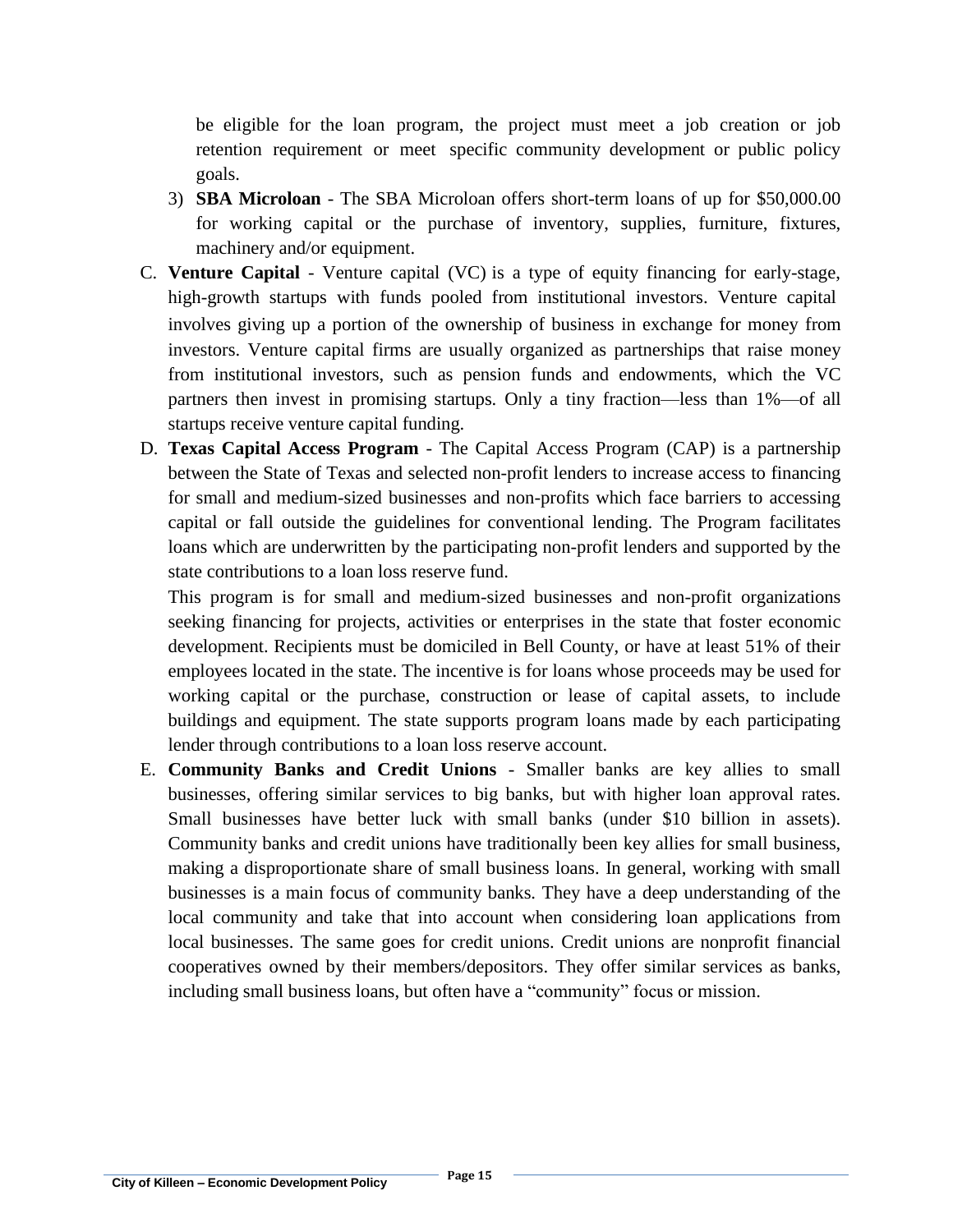#### **APPENDIX 2: APPLICATION AND PERFORMANCE AGREEMENT INSTRUCTIONS**

#### *Application Process*

The KEDC will accept and evaluate applications based on anticipated economic impact of the projects and cost vs. benefit analysis. Incentives are created and offered on a case-by-case basis. The first step in the process is that the prospect must complete a MS-Excel Data Sheet. When completed, the file created provides information regarding the company's operations and investment. It is important that the data within the file be accurate. An economic impact analysis (EIA) is completed based on the data provided in the file. The analysis is prepared by a software program developed by Impact DataSource.

Subject to the Public Information Act and Texas Attorney General opinions interpreting the same, applications submitted to the City are considered confidential until some public action by the City is required, or unless and until the release of such information is approved by the applicant.

#### *Application Information*

The application requires at least the following:

- Name of the company, street address and website
- Name of person applying, title, phone number, and email address
- Name of and proposed location of the Project
- Will the Project be located within the city limits?
- Description of the Project
- **Exercise 1 Identify the Project's primary North American Industry Classification System** (NAICS) Code or describe the activity that will occur at the local facility.
- The Project's capital investment each year
- Are the building and improvements costs entered above for construction?
- Building permits and fees to be paid to the City during construction, if applicable
- Estimated taxable inventories at the end of each year
- Numbers of new full-time jobs to be added in the community each year
- Average annual salaries of new employees each year
- The Project's estimated taxable purchases of materials, supplies, and services in the community as well as the estimated sales that will be subject to sales taxes in the community
- The Project's annual utilities
- Number of telephone lines at the Project
- **•** Percent of the Project's utility usage for manufacturing or processing operations
- Number of out-of-town visitors expected in the first year
- **•** Percent of annual increase in the number of visitors
- Average number of days each visitor will stay in Killeen.
- $\blacksquare$  Average daily taxable visitor spending in the City, excluding lodging
- Average number of nights that a typical visitor will stay in a hotel in Killeen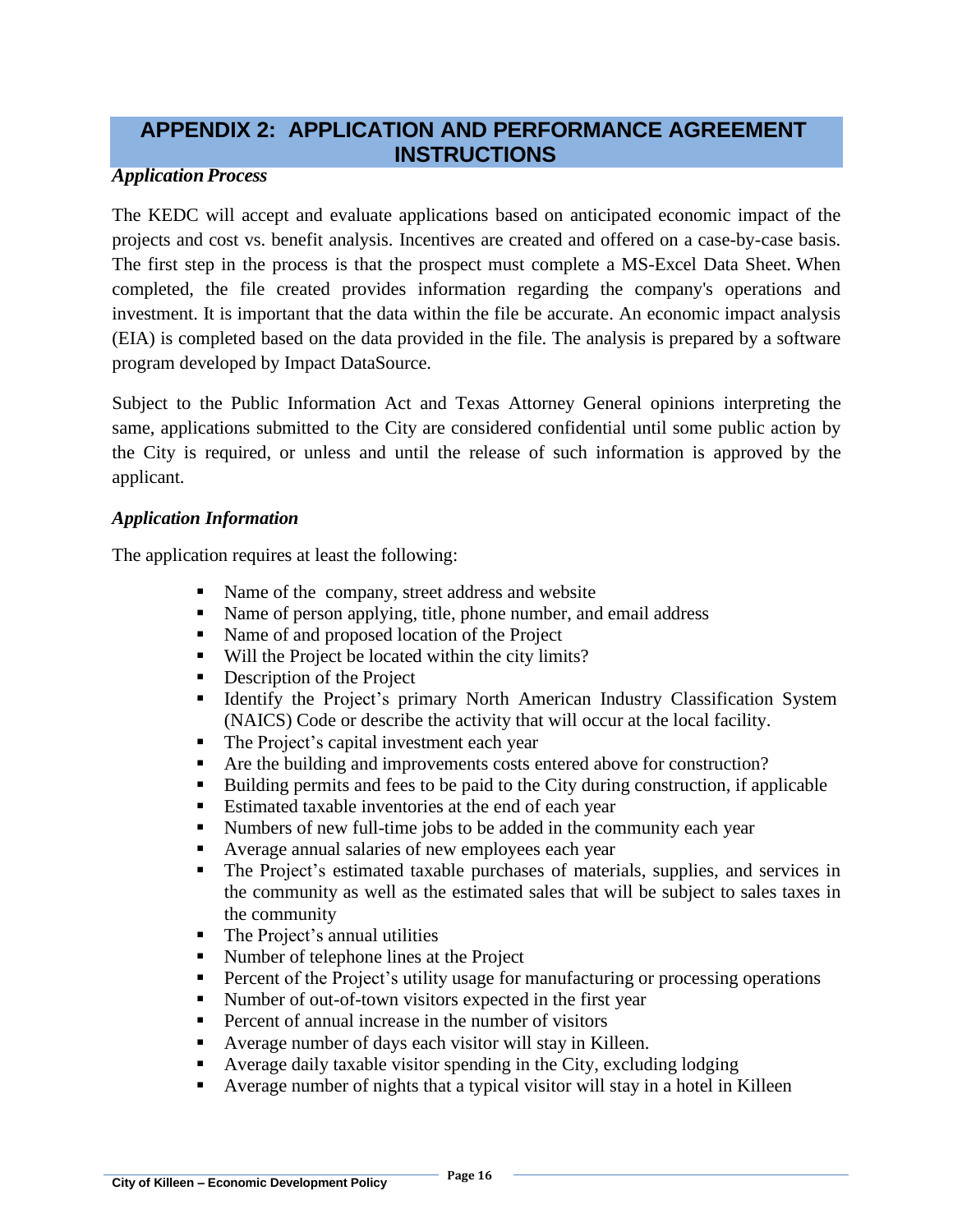#### *PerformanceAgreements*

Once a completed application is determined to be eligible for consideration for incentives, KEDC will develop a draft Performance Agreement. The Performance Agreement shall generally be between KEDC and the business and/or property owner, unless the use of certain incentives legally requires that the City be a party to the agreement. At a minimum, any Performance Agreement shall clearly include:

- A. The parties to the Performance Agreement;
- B. The term of the Performance Agreement, or the duration that incentives will be payable to a complying business/applicant;
- C. The City's/KEDC's responsibilities, as applicable;
- D. The Business/Property Owner's responsibilities, including to secure and maintain all applicable licenses and permits;
- E. The terms and conditions under which the City/KEDC, as applicable, can access the prospect's records;
- F. A statement that compliance with all applicable local, state, and federal codes, laws, and regulations is required;
- G. Default definitions;
- H. Circumstances that would trigger repayment or clawback of any incentives by the developer, and penalties for non-compliance;
- I. Indemnity and hold-harmless provisions that are germane to incentive agreements;
- J. Penalties for failure to remedy a default; and
- K. A binding agreement between the business (including the business owner(s), real property owner(s), and their successors and assigns) and the City/KEDC, as applicable.

Performance agreements will stipulate the requirements for reporting of hiring practices and a census of jobs and classifications. If an applicant is a lessee, the lease must reference the Performance Agreement and acknowledge that any incentives are for the benefit of the lessee, not the lessor. In addition, the lease must be equal to or longer than the duration of the Performance Agreement. The City/KEDC shall not be obligated in any way to the lessor should the lessee breach its lease or take other actions that result in the termination of the Performance Agreement.

Each business receiving an incentive from the City/KEDC shall be required to complete an annual report in a KEDC-provided format by March 1. The information in the report will cover the time period of January 1 through December 31 of the previous year. The annual report will be reviewed by May 1. Any material omission or misrepresentation in the information provided to the City may be deemed grounds for repeal of any Performance Agreement approved, renewed or extended in reliance thereon. The failure of a business to provide accurate and timely information to the City in the preparation of the annual report or to comply with the performance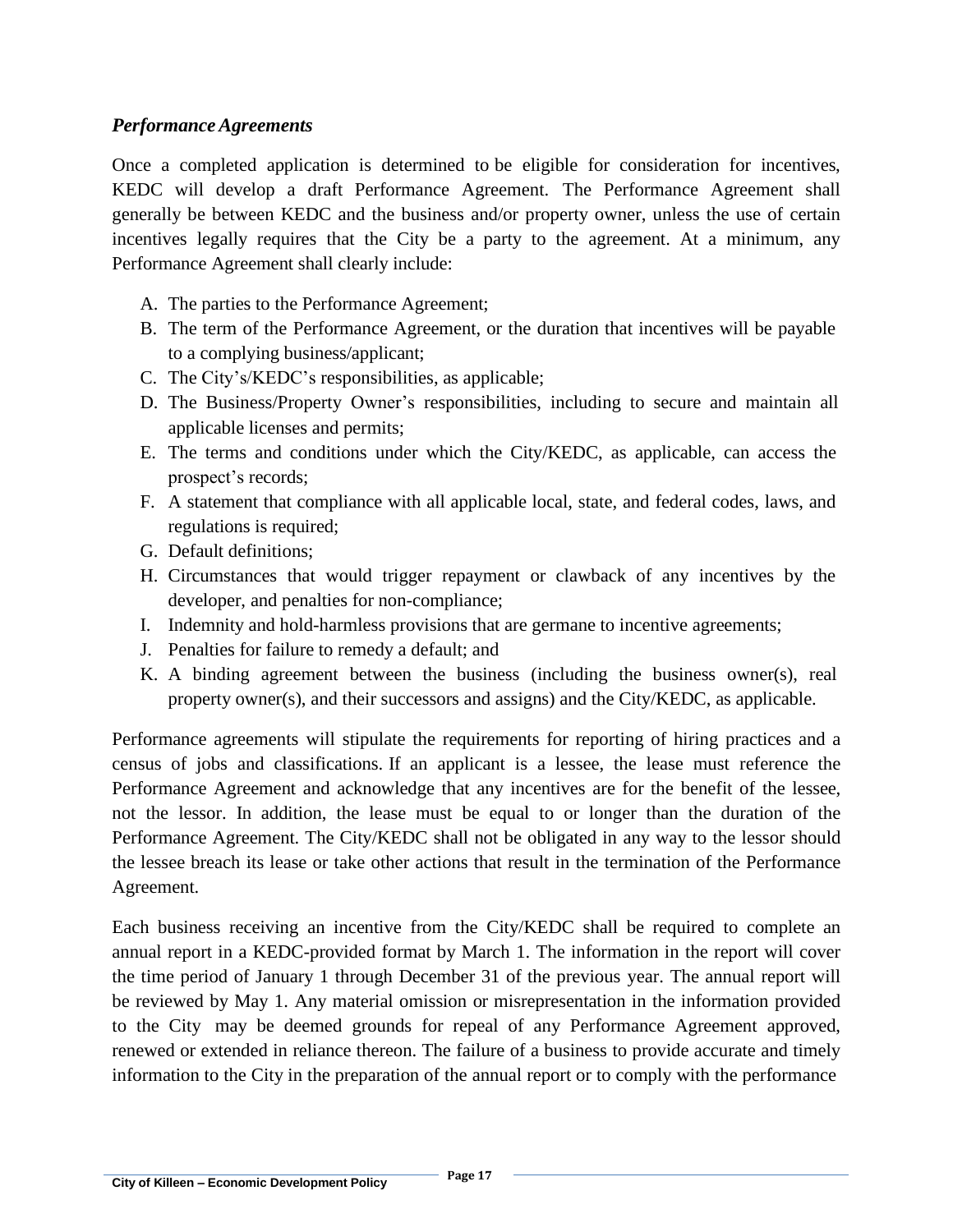standards set forth in the Performance Agreement shall be grounds for the modification or revocation of the incentives.

The Performance Agreement will grant the City/KEDC, as applicable, the right to levy appropriate recourse for non-compliance. These may include: 1) rescission, or a complete cancellation of the Performance Agreement, 2) monetary penalties, which shall be assessed if the business does not meet a certain level of performance or relocates, and finally, 3) recalibration, which is a provision for changing the Performance Agreement in some manner in order to accommodate an evolving economic climate. The City's/KEDC's use of these options is intended to motivate compliance and ensure that the community realizes the promised economic and public benefits that were the basis for the original Performance Agreement.

Additionally, if the City/KEDC determines that a national or state-declared disaster, force majeure, or economic downturn has substantially contributed to the non-compliance, the City/KEDC may amend the Performance Agreement to reconcile the recipient's obligations with the expected benefits to the City. An updated, limited-scope EIA may be required to frame the new Performance Agreement terms and obligations.

The Agreement shall not be reassigned, transferred, or sold without the prior written consent of the City/KEDC, as applicable. Incentives granted by the City/KEDC may be transferred as a result of a change in the majority ownership of the business. The transferee shall file a new application for the City's/KEDC's consideration of modifying the Performance Agreement. The City/KEDC shall be immediately notified by the business of any change in ownership, or of and any substantive change in operations upon which the original incentive award was based. The City/KEDC shall not be obligated to transfer the Performance Agreement should the new ownership or use not satisfy eligibility requirements of these policies.

The Draft Performance Agreement as prepared by KEDC will be presented to the City Liaison for further processing and consideration by the City Council if Council approval is required. The City Council has final authority to approve or disapprove the application and/or performance agreement if Council approval is required.

Following approval, the applicant and the City/KEDC shall execute the Performance Agreement when applicable. If applicable, the land owner (if applicant leases land or building) shall either co-sign the Performance Agreement or provide a Landowner Consent and Stand Still Agreement enabling the City/KEDC to recapture any incentive funds prior to the Landlord exercising its rights and remedies under a lease, should a breach of the Performance Agreement occur. To ensure compliance with clawback remedies, the City/KEDC may, in its sole and absolute discretion, record liens against real and/or personal property belonging to the applicant or business. Under no circumstances is the approval and execution of a Performance Agreement to be interpreted as approval of any required development permits, ministerial or discretionary. The decision of the City Council is final and no appeal process is available.